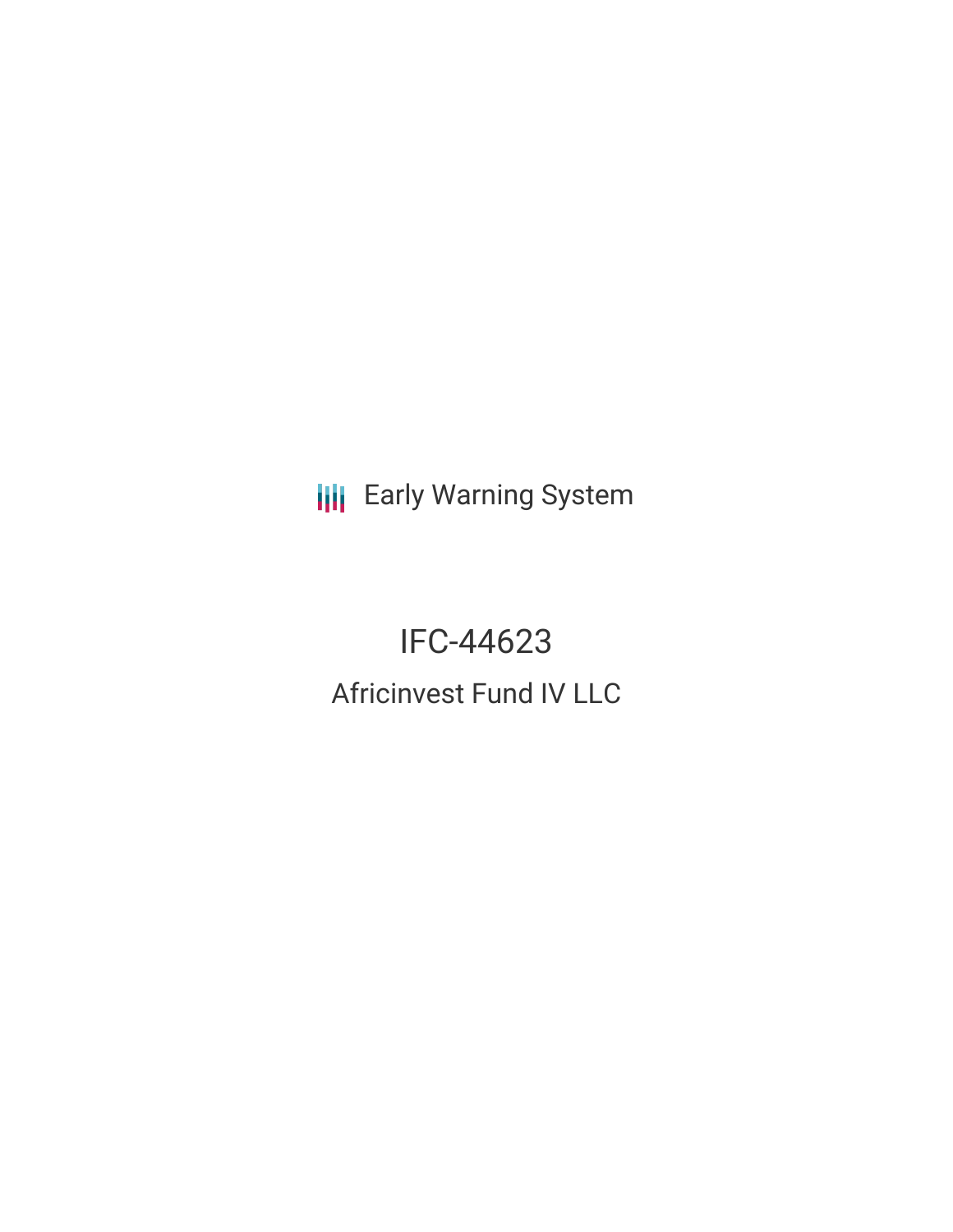

### **Quick Facts**

| <b>Financial Institutions</b>  | International Finance Corporation (IFC) |
|--------------------------------|-----------------------------------------|
| <b>Status</b>                  | Active                                  |
| <b>Bank Risk Rating</b>        |                                         |
| <b>Voting Date</b>             | 2020-12-25                              |
| <b>Borrower</b>                | AFRICINVEST FUND IV LLC                 |
| <b>Sectors</b>                 | Finance                                 |
| <b>Investment Amount (USD)</b> | \$15.00 million                         |
| <b>Project Cost (USD)</b>      | \$400.00 million                        |
|                                |                                         |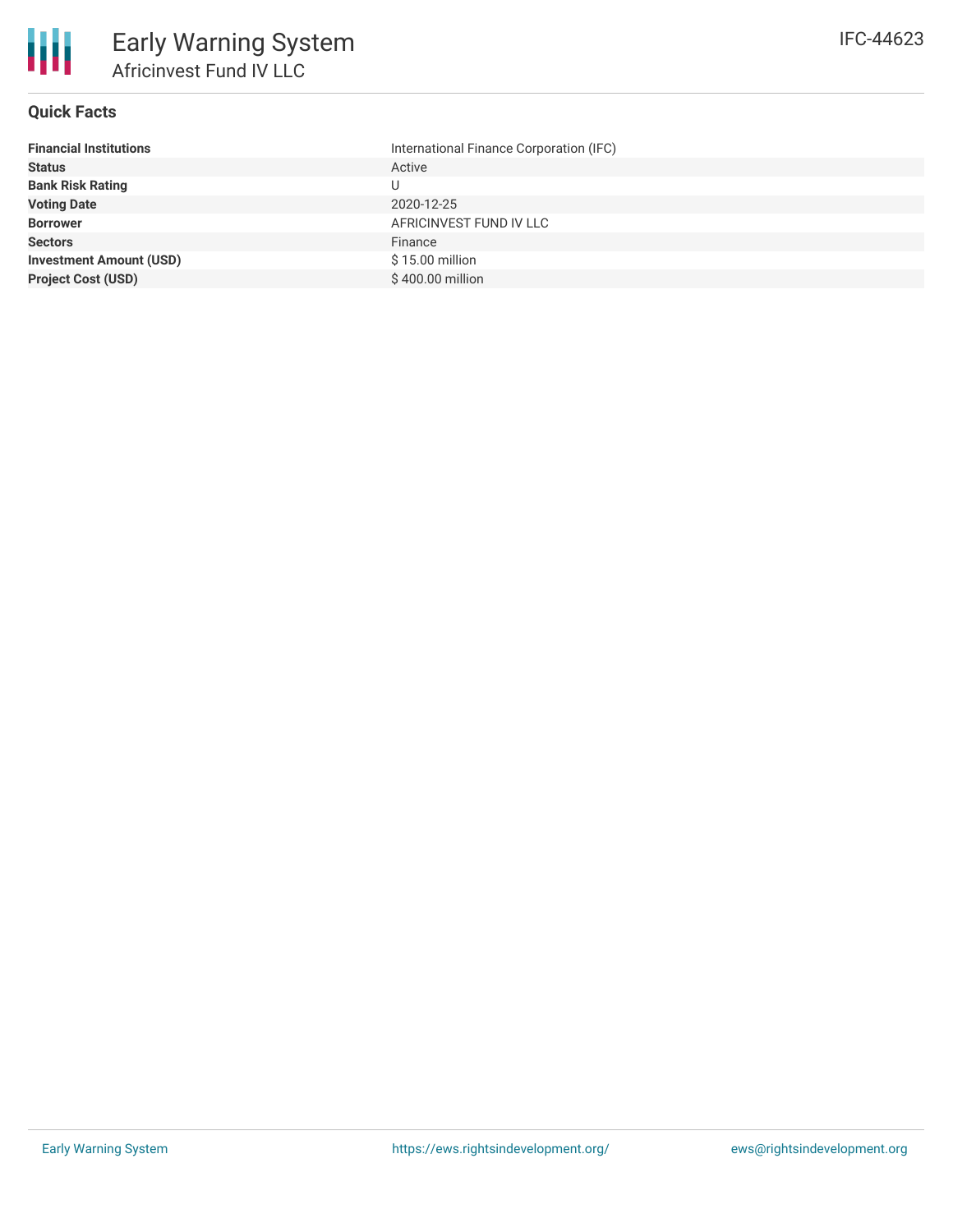

# **Project Description**

The proposed project consists of an additional equity commitment of up to \$15 million AfricInvest IV LLC ("AF IV" or the "Fund"), a generalist, closed-end private equity fund domiciled in Mauritius with a target size of \$400 million. Fund will invest in mid-market growth capital transactions in Africa.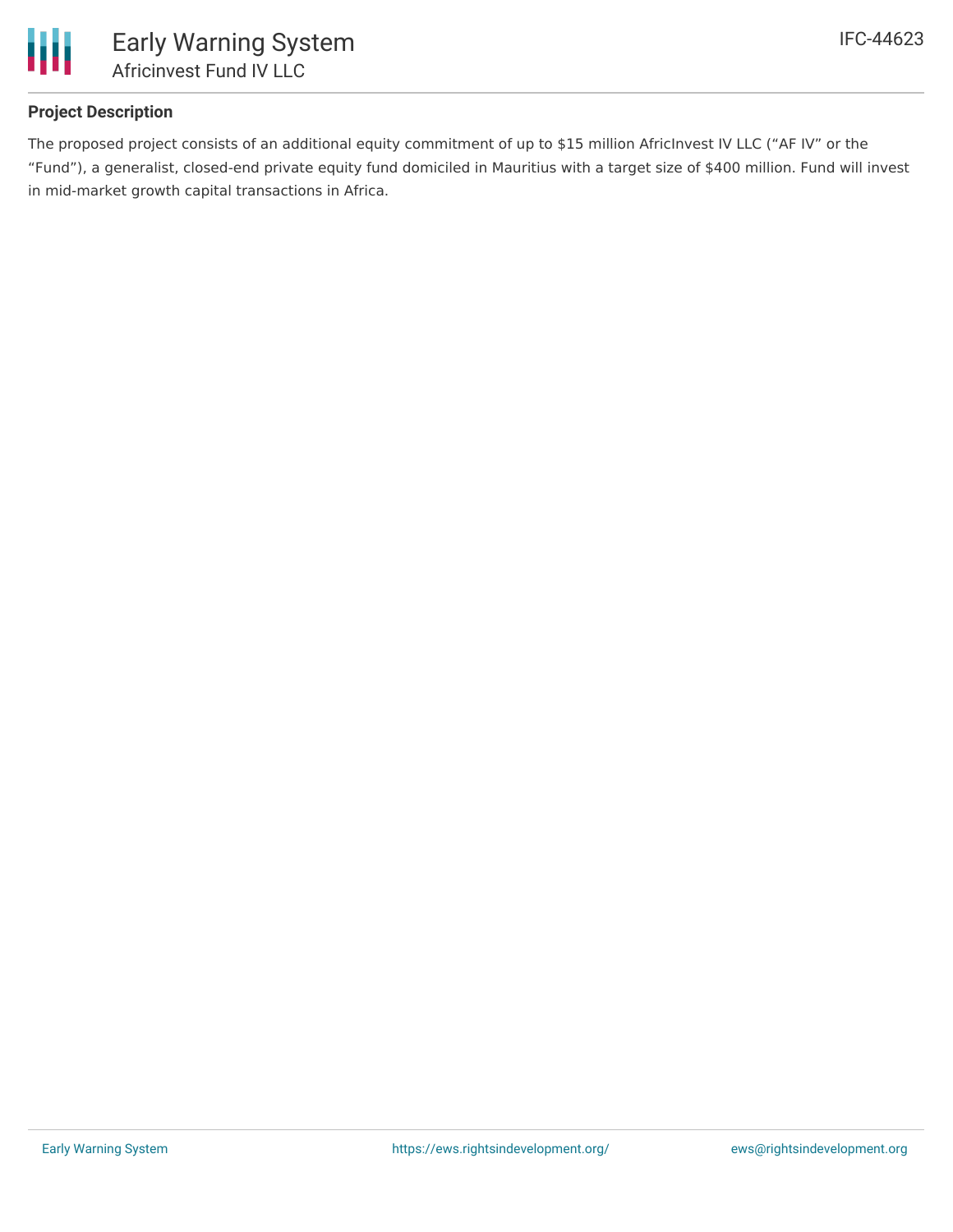## **Investment Description**

• International Finance Corporation (IFC)